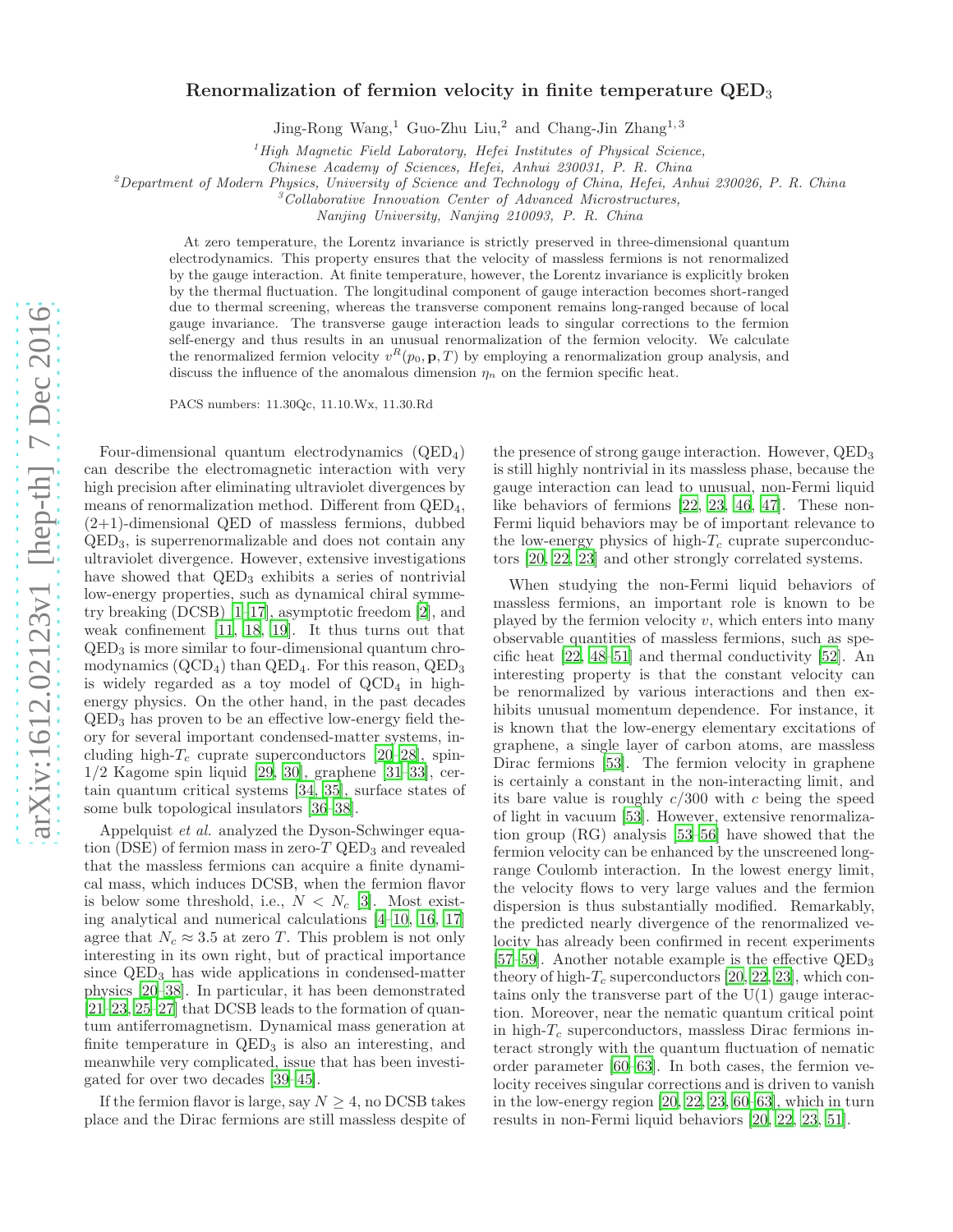In this paper, we study the renormalization of fermion velocity due to  $U(1)$  gauge interaction in  $QED_3$ . Whether the velocity is renormalized depends crucially on the temperature of the system. At zero temperature, the Lorentz invariance of  $QED<sub>3</sub>$  is certainly reserved, and thus there is no interaction corrections to the fermion velocity. In this case, fermion velocity is always a constant. At finite temperature, however, the Lorentz invariance is explicitly broken by thermal fluctuations [\[39](#page-6-24)]. As a result, the longitudinal and transverse parts of the gauge interaction are no longer identical, and the fermion velocity may flow with varying energy and momenta. It is interesting to ask two questions: How the fermion velocity is renormalized by the gauge interaction at finite temperature? How the physical quantities of Dirac fermions, such as the specific heat, are influenced by the renormalzied velocity? In this article, we will study these two questions.

We study this problem and calculate the renormalized fermion velocity  $v^R(p_0, \mathbf{p}, T)$  by means of renormalization group method. We show that the velocity exhibits a power law dependence on momentum |p| under the energy scale  $T$ ,

$$
v^{R}(p_0, \mathbf{p}, T) = \left(\frac{|\mathbf{p}|}{T}\right)^{\eta},\tag{1}
$$

where the anomalous dimension  $\eta$  are functions of both T and energy  $p_0$ , namely  $\eta \equiv \eta(p_0, T)$ . We then study the impact of the renormalized fermion velocity on the specific heat of massless Dirac fermions.

The Lagrangian density for  $QED_3$  with N flavors of massless Dirac fermions is given by

$$
\mathcal{L} = \sum_{i=1}^{N} \bar{\psi}_i \left( i\partial \!\!\!/ + e\!\!\!A \right) \psi_i - \frac{1}{4} F_{\mu\nu}^2,\tag{2}
$$

where  $F_{\mu\nu} = \partial_{\mu}A_{\nu} - \partial_{\nu}A_{\mu}$ . The fermion is described by a four-component spinor  $\psi$ , whose conjugate is  $\bar{\psi}$  =  $\psi^{\dagger} \gamma_0$ . The gamma matrices are defined as  $(\gamma_0, \gamma_1, \gamma_2)$  =  $(i\sigma_3, i\sigma_1, i\sigma_2) \otimes \sigma_3$ , which satisfy the Clifford algebra  $\{\gamma_{\mu}, \gamma_{\nu}\} = 2g_{\mu\nu}$  with  $g_{\mu\nu} = \text{diag}(-1, -1, -1)$ . In  $(2+1)$ dimensions, there are two chiral matrices, denoted by  $\gamma_3 = I_{2\times 2} \otimes \sigma_1$  and  $\gamma_5 = I_{2\times 2} \otimes \sigma_2$  respectively, that anticommute with  $\gamma_{0,1,2}$ . This Lagrangian respects a continuous  $U(2N)$  chiral symmetry  $\psi \to e^{i\theta\gamma_{3,5}}\psi$ , where  $\theta$  is an arbitrary constant. Once fermions become massive, the  $U(2N)$  chiral symmetry is broken down to  $U(N) \times U(N)$ . Here, we consider a general very large  $N$ , which implies the absence of DCSB, and perform perturbative expansion in powers of  $1/N$ . For simplicity, we work in units with  $\hbar = k_B = 1$ .

The fermions have a constant velocity  $v$ , which appears in the covariant derivative in the form  $\partial = \gamma_0 \partial_0 + v \gamma \cdot \nabla$ . In most previous studies, it is assumed that  $v \equiv 1$ . At zero  $T$ , this assumption is perfectly good and not affected by the gauge interaction since the Lorentz invariance is absolutely satisfied. To see this, we write the fermion

propagator as

$$
G_0(k_0, \mathbf{k}) = \frac{1}{\gamma_0 k_0 + v\gamma \cdot \mathbf{k}}.\tag{3}
$$

The self-energy corrections due to gauge interaction is generically expressed as

$$
\Sigma(k_0, \mathbf{k}) = A_0(k_0, \mathbf{k}) \gamma_0 k_0 + A_s(k_0, \mathbf{k}) v \gamma \cdot \mathbf{k}.
$$
 (4)

Here,  $A_{0,s}(k_0, \mathbf{k})$  are the temporal and spatial components of the wave function renormalization respectively. At  $T = 0$ , the Lorentz invariance ensures that

$$
A_0(k_0, \mathbf{k}) = A_s(k_0, \mathbf{k}) \equiv A(k),\tag{5}
$$

thus the dressed fermion propagator has the form

$$
G(k_0, \mathbf{k}) = \frac{1}{\left[1 + A(k)\right] \left(\gamma_0 k_0 + v \gamma \cdot \mathbf{k}\right)}.
$$
 (6)

Clearly, the velocity v remains a constant and does not receive any interaction corrections. It is therefore safe to set  $v \equiv 1$ . However, this is no longer true when the Lorentz invariance is explicitly broken at finite  $T$ . Once the Lorentz invariance is broken, we have  $A_0(k_0, \mathbf{k}) \neq$  $A_{s}(k_{0},\mathbf{k})$ . The difference  $\Delta A = A_{s}(k_{0},\mathbf{k}) - A_{0}(k_{0},\mathbf{k})$ represents the interaction correction to the fermion velocity  $v$ , which then becomes a function of energy-momenta and temperature, i.e.,  $v \to v^R(p_0, \mathbf{p}, T)$ . We now calculate the function  $v^R(p_0, \mathbf{p}, T)$  by means of RG method.

We will work in the standard Mastubara formalism for finite  $T$  quantum field theory, and assume the fermion energy to be of the form  $k_0 = (2n + 1)\pi T$  with n being an integer. Including the correction of the polarizations, the effective propagator of gauge boson now becomes

$$
\Delta_{\mu\nu}(q_0, \mathbf{q}) = \frac{A_{\mu\nu}}{\frac{q_0^2}{v^2} + \mathbf{q}^2 + \Pi_A(q_0, \mathbf{q})} + \frac{B_{\mu\nu}}{\frac{q_0^2}{v^2} + \mathbf{q}^2 + \Pi_B(q_0, \mathbf{q})},
$$
(7)

where  $q_0 = 2m\pi T$  with m being an integer. The two tensors  $A_{\mu\nu}$  and  $B_{\mu\nu}$  are defined as

$$
A_{\mu\nu} = \left(\delta_{\mu 0} - \frac{q_{\mu}q_{0}}{q^{2}}\right) \frac{q^{2}}{v^{2} \mathbf{q}^{2}} \left(\delta_{0\nu} - \frac{q_{0}q_{\nu}}{q^{2}}\right), \quad (8)
$$

$$
B_{\mu\nu} = \delta_{\mu i} \left( \delta_{ij} - \frac{q_i q_j}{\mathbf{q}^2} \right) \delta_{j\nu}.
$$
 (9)

It is easy to verify that  $A_{\mu\nu}$  and  $B_{\mu\nu}$  are orthogonal and satisfy

$$
A_{\mu\nu} + B_{\mu\nu} = \delta_{\mu\nu} - \frac{q_{\mu}q_{\nu}}{q^2}.
$$
 (10)

The polarizations  $\Pi_A$  and  $\Pi_B$  are defined by

$$
\Pi_A = \frac{q^2}{v^2 \mathbf{q}^2} \Pi_{00}, \qquad \Pi_B = \Pi_{ii} - \frac{q_0^2}{v^2 \mathbf{q}^2} \Pi_{00} \qquad (11)
$$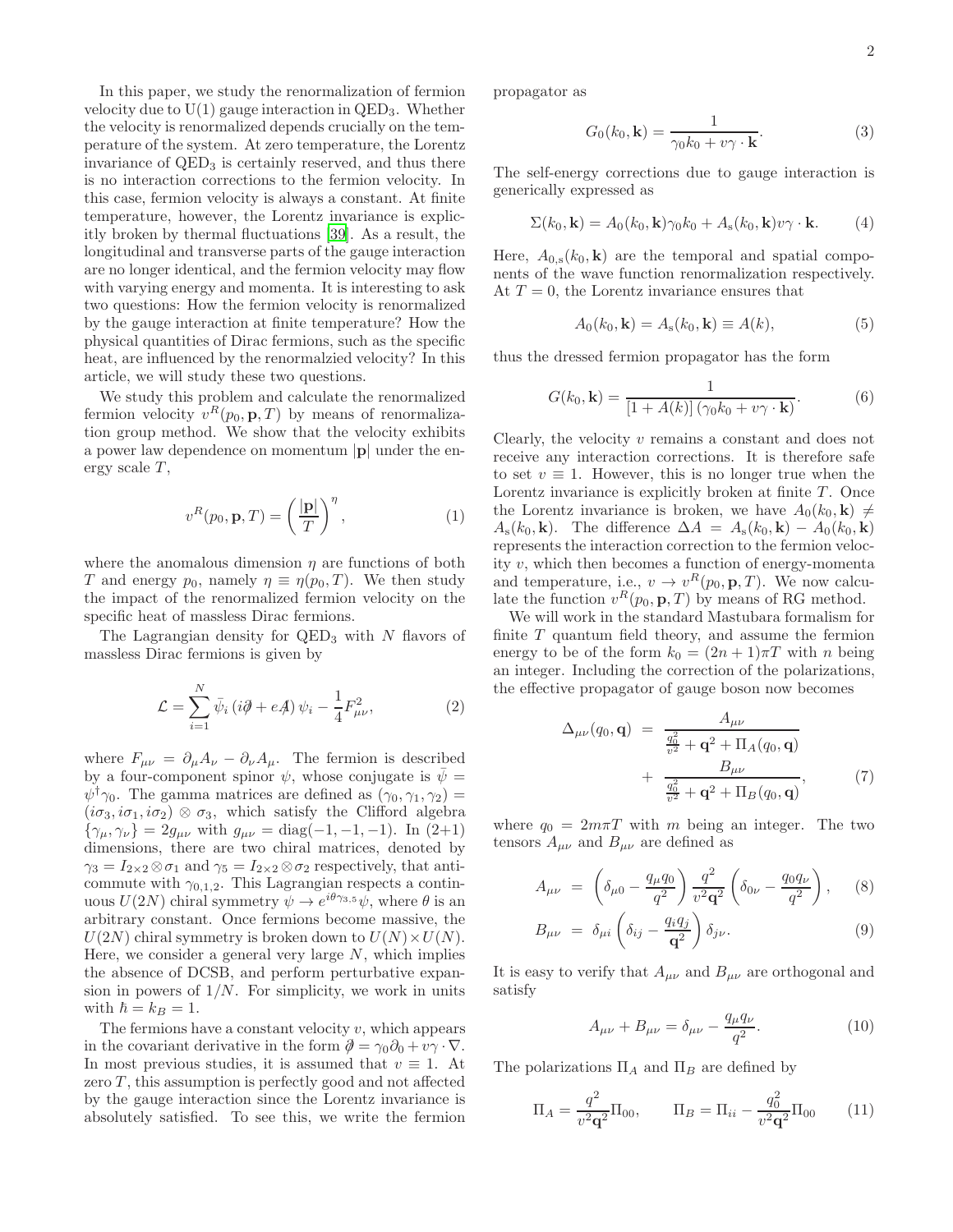

<span id="page-2-0"></span>FIG. 1: Polarizations  $\Pi_A(q_0, |\mathbf{q}|)$  and  $\Pi_B(q_0, |\mathbf{q}|)$  for different frequencies. Here,  $q_0 = 2m\pi T$  and T is chosen as  $T/\alpha = 10^{-5}$ .

where

$$
\Pi_{00} = \frac{\alpha}{\beta} \sum_{k_0} \int \frac{d^2 \mathbf{k}}{(2\pi)^2} \text{Tr} \left[ G(k_0, \mathbf{k}) \gamma_0 G(k_0 + q_0, \mathbf{k} + \mathbf{q}) \gamma_0 \right],
$$
  

$$
\Pi_{ii} = \frac{\alpha}{\beta} \sum_{k_0} \int \frac{d^2 \mathbf{k}}{(2\pi)^2} \text{Tr} \left[ G(k_0, \mathbf{k}) \gamma_i G(k_0 + q_0, \mathbf{k} + \mathbf{q}) \gamma_i \right],
$$

with  $\alpha = Ne^2$ . As usual [\[3\]](#page-6-16), the parameter  $\alpha$  is kept fixed as  $N \to +\infty$ . Employing the method utilized in Ref. [\[39\]](#page-6-24), one can obtain the following expressions:

$$
\Pi_A = \Pi_3, \qquad \Pi_B = \Pi_1 + \Pi_2 \tag{12}
$$

where

$$
\Pi_1 = \frac{\alpha}{2\pi v^2} \int_0^1 dx \frac{\chi \sinh\left(\frac{\chi}{T}\right)}{\cosh^2\left(\frac{\chi}{2T}\right) - \sin^2\left(\frac{x-q_0}{2T}\right)},
$$
\n
$$
\Pi_2 = \frac{\alpha q_0}{4\pi v^2} \int_0^1 dx \frac{(1-2x)\sin\left(\frac{xq_0}{T}\right)}{\cosh^2\left(\frac{\chi}{2T}\right) - \sin^2\left(\frac{xq_0}{2T}\right)},
$$
\n
$$
\Pi_3 = \frac{\alpha T}{\pi v^2} \int_0^1 dx
$$
\n
$$
\times \ln\left(4\left[\cosh^2\left(\frac{\chi}{2T}\right) - \sin^2\left(\frac{xq_0}{2T}\right)\right]\right),
$$

with  $\chi = \sqrt{x(1-x)(q_0^2 + v^2 \mathbf{q}^2)}$ . In the instantaneous approximation, the energy dependence of the polarizations is dropped by demanding  $\Pi_{A,B}(q_0, \mathbf{q}) \to \Pi_{A,B}(q_0 =$  $(0, q)$ , which gives rise to

$$
\Pi_A = \frac{2\alpha T}{\pi v^2} \int_0^1 dx \ln \left[ 2 \cosh \left( \frac{\sqrt{x(1-x)}v|\mathbf{q}|}{2T} \right) \right],
$$

and

$$
\Pi_B = \frac{\alpha |\mathbf{q}|}{\pi v} \int_0^1 dx \sqrt{x(1-x)} \tanh\left(\frac{\sqrt{x(1-x)}v|\mathbf{q}|}{2T}\right).
$$



<span id="page-2-1"></span>FIG. 2: Polarizations  $\Pi(q_0, |\mathbf{q}|)$  and  $\Pi_B(q_0, |\mathbf{q}|)$  for different frequencies. Here,  $q_0 = 2m\pi T$  and T is chosen as  $T/\alpha = 10^{-3}$ .

To the leading order of  $1/N$  expansion, the fermion selfenergy is given by

$$
\Sigma(p_0, \mathbf{p}) = \frac{\alpha T}{N} \sum_{q_0} \int \frac{d^2 \mathbf{q}}{(2\pi)^2} \gamma_\mu G(p_0 - q_0, \mathbf{p} - \mathbf{q}) \gamma_\nu
$$
  
 
$$
\times \Delta_{\mu\nu}(q_0, \mathbf{q}). \tag{13}
$$

The behavior of  $\Sigma(p_0, \mathbf{p})$  is mainly determined by the low-energy properties of the gauge boson propagator  $\Delta_{\mu\nu}$ , which in turn relies on the polarization functions  $\Pi_A$  and  $\Pi_B$ . Before calculating  $\Sigma(p_0, \mathbf{p})$ , it would be helpful to first qualitatively analyze the properties of  $\Pi_A$ and  $\Pi_B$  at various values of **q**.

As shown in Fig. [1](#page-2-0) and Fig. [2,](#page-2-1) for the finite frequency components of the gauge interaction,  $q_0$  is considered as a small value in the region  $|\mathbf{q}| \gg q_0$ , both  $\Pi_A(q_0, |\mathbf{q}|)$ and  $\Pi_B(q_0, |\mathbf{q}|)$  approach the value  $\frac{v|\mathbf{q}|}{8}$ . In this region, the self-energy corrections due to the longitudinal and transverse components of gauge interaction should nearly cancel each other. Therefore, the finite frequency components of the gauge interaction will not induce singular fermion velocity renormalization in this region. In the region  $|\mathbf{q}| \ll q_0$ ,  $q_0$  is a large value and  $q_0^2$  is an effective screening factor. Both  $\Pi_A$  and  $\Pi_B$  approach to some finite values in this region in the limit  $|\mathbf{q}| \to 0$ , which implies that the longitudinal and transverse components of gauge interaction are both screened. In this case, the finite frequency components of gauge interaction also cannot lead to singular velocity renormalization.

For the zero frequency component of the gauge interac-tion, as shown in Fig [1](#page-2-0) and Fig. [2,](#page-2-1) both  $\Pi_A$  and  $\Pi_B$  can be simplified to  $|{\bf q}|/8$  if  $|{\bf q}| > T$ . Therefore, the fermion velocity is indeed not renormalized at energy scales above T. At energy scales lower than  $T$ , however,  $T$  can be considered as a large variable and hence the behavior of  $\Pi_A$ becomes very different from that of  $\Pi_B$ . In this region,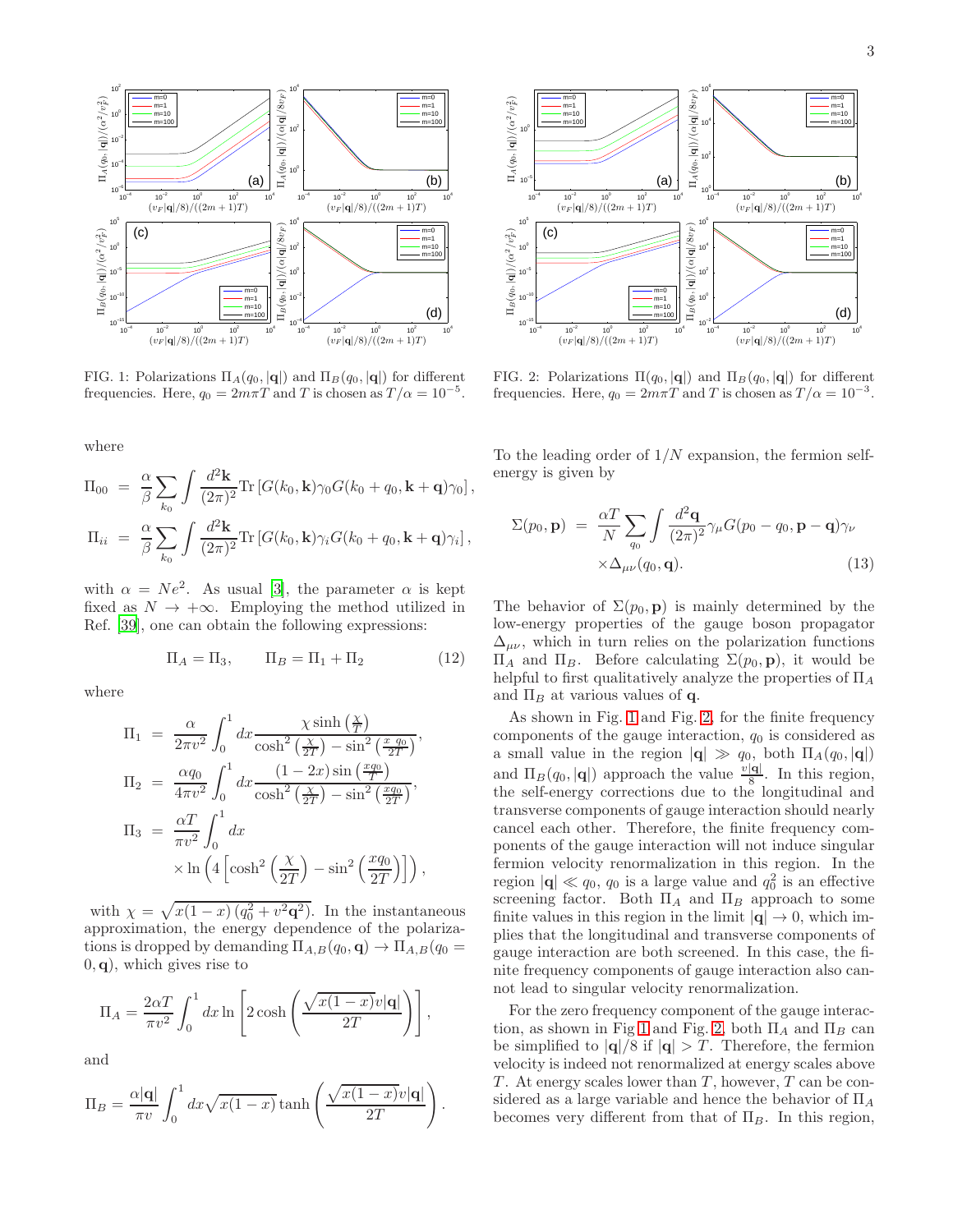we find that

$$
\Pi_A(0, \mathbf{q}) \approx \frac{2\alpha \ln 2}{\pi} \frac{T}{v^2},\tag{14}
$$

$$
\Pi_B(0, \mathbf{q}) \approx \frac{\alpha}{12\pi} \frac{\mathbf{q}^2}{T}.
$$
 (15)

Since  $T$  is a relatively large quantity, now the longitudinal component of gauge interaction is statically screened and does not play an important role in the low energy region. Nevertheless, the transverse component of gauge interaction remains long-ranged, characterized by the fact that

$$
\lim_{\mathbf{q}\to 0} \Pi_B(0, \mathbf{q}) \to 0,\tag{16}
$$

as required by the local gauge invariance. Therefore, the singular contribution to the fermion self-energy can only be induced by the zero frequency part of the transverse component of gauge interaction. Taking advantage of this fact, we can simply ignore the longitudinal component of gauge interaction and calculate the fermion selfenergy as follows:

$$
\Sigma_{\rm S}(p_0, \mathbf{p}) = \frac{\alpha T}{N} \int \frac{d^2 \mathbf{q}}{(2\pi)^2} \gamma_{\mu} G(p_0, \mathbf{p} - \mathbf{q}) \gamma_{\nu} \frac{B_{\mu\nu}}{\mathbf{q}^2 + \Pi_B(\mathbf{q})}
$$
  
\n
$$
= \frac{\alpha T}{N} \int \frac{d^2 \mathbf{q}}{(2\pi)^2} \gamma_{\mu} \frac{1}{p_0 \gamma_0 + v \gamma \cdot (\mathbf{p} - \mathbf{q})} \gamma_{\nu} \frac{\delta_{\mu i} \left(\delta_{ij} - \frac{q_i q_j}{\mathbf{q}^2}\right) \delta_{j\nu}}{\mathbf{q}^2 + \Pi_B(\mathbf{q})}
$$
  
\n
$$
= -\frac{\alpha T}{N} \int \frac{d^2 \mathbf{q}}{(2\pi)^2} \frac{p_0 \gamma_0 - v \gamma \cdot (\mathbf{p} + \mathbf{q}) + 2v \gamma \cdot \mathbf{q} \frac{\mathbf{p} \cdot \mathbf{q}}{\mathbf{q}^2}}{\rho_0^2 \left(1 + \frac{v^2 (\mathbf{p} - \mathbf{q})^2}{p_0^2}\right)} \frac{1}{\mathbf{q}^2 + \Pi_B(\mathbf{q})}. \tag{17}
$$

Since we are now considering the energy scales below  $T$ , as explained above Eq. (14), we can make the following approximations:

$$
\frac{1}{1 + \frac{v^2(\mathbf{p} - \mathbf{q})^2}{p_0^2}} \approx 1 - \frac{v^2(\mathbf{p} - \mathbf{q})^2}{p_0^2} \approx 1 + \frac{2v^2\mathbf{p} \cdot \mathbf{q} - v^2\mathbf{q}^2}{p_0^2},
$$
\n(18)

which is valid because  $p_0 \propto T$ . Now we can divide the self-energy function into two parts:

$$
\Sigma_{\rm S}(p_0, \mathbf{p}) = -\frac{\alpha}{N} T \int \frac{d^2 \mathbf{q}}{(2\pi)^2} \frac{p_0 \gamma_0 - v \gamma \cdot (\mathbf{p} + \mathbf{q}) + 2v \gamma \cdot \mathbf{q} \frac{\mathbf{p} \cdot \mathbf{q}}{\mathbf{q}^2}}{p_0^2} \left(1 - \frac{v^2 \mathbf{q}^2}{p_0^2}\right) \frac{1}{\mathbf{q}^2 + \Pi_B(\mathbf{q})} -\frac{\alpha}{N} T \int \frac{d^2 \mathbf{q}}{(2\pi)^2} \frac{p_0 \gamma_0 - v \gamma \cdot (\mathbf{p} + \mathbf{q}) + 2v \gamma \cdot \mathbf{q} \frac{\mathbf{p} \cdot \mathbf{q}}{\mathbf{q}^2}}{p_0^4} \frac{2v^2 \mathbf{p} \cdot \mathbf{q}}{\mathbf{q}^2 + \Pi_B(\mathbf{q})}.
$$
\n(19)

Straightforward algebraic calculations show that

$$
\Sigma_{\rm S}(p_0, \mathbf{p}) = \Sigma_0 p_0 \gamma_0 + \Sigma_1 \mathbf{p} \cdot \gamma,\tag{20}
$$

where

$$
\Sigma_0 = -\frac{\alpha T}{Np_0^2} \int \frac{d^2 \mathbf{q}}{(2\pi)^2} \frac{1}{\mathbf{q}^2 + \Pi_B(\mathbf{q})} + \frac{\alpha T}{Np_0^4} \int \frac{d^2 \mathbf{q}}{(2\pi)^2} \frac{v^2 \mathbf{q}^2}{\mathbf{q}^2 + \Pi_B(\mathbf{q})},
$$
\n(21)

$$
\Sigma_1 = \frac{\alpha T}{N p_0^4} \int \frac{d^2 \mathbf{q}}{(2\pi)^2} \frac{v^2 \mathbf{q}^2}{\mathbf{q}^2 + \Pi_B(\mathbf{q})}.
$$
 (22)

The difference between  $\Sigma_0$  and  $\Sigma_1$  is given by

$$
\Sigma_0 - \Sigma_1 \approx -\frac{\alpha T}{N p_0^2} \int \frac{d^2 \mathbf{q}}{(2\pi)^2} \frac{1}{\mathbf{q}^2 + \frac{\alpha}{12\pi} \frac{\mathbf{q}^2}{T}}.
$$
 (23)

To perform RG transformations, we need first to integrate over momenta restricted in a thin shell of  $[b\Lambda, \Lambda]$ , where  $\Lambda$  is an ultraviolet cutoff and  $b = e^{-l}$  with  $l$  being a varying length scale, which yields

$$
\Sigma_0 - \Sigma_1 = -\frac{\alpha}{2\pi^3 N (2n+1)^2 (T + \frac{\alpha}{12\pi})} \int_{b\Lambda}^{\Lambda} \frac{d|\mathbf{q}|}{|\mathbf{q}|},
$$

$$
= -\frac{\alpha}{2\pi^3 N (2n+1)^2 (T + \frac{\alpha}{12\pi})} l.
$$
(24)

The unusual velocity renormalization can be calculated from the difference between  $\Sigma_0$  and  $\Sigma_1$  as follows

$$
\frac{d\ln v}{dl} = \frac{d\left(\Sigma_0 - \Sigma_1\right)}{dl} = -\frac{\alpha}{2\pi^3 N (2n+1)^2 \left(T + \frac{\alpha}{12\pi}\right)}.\tag{25}
$$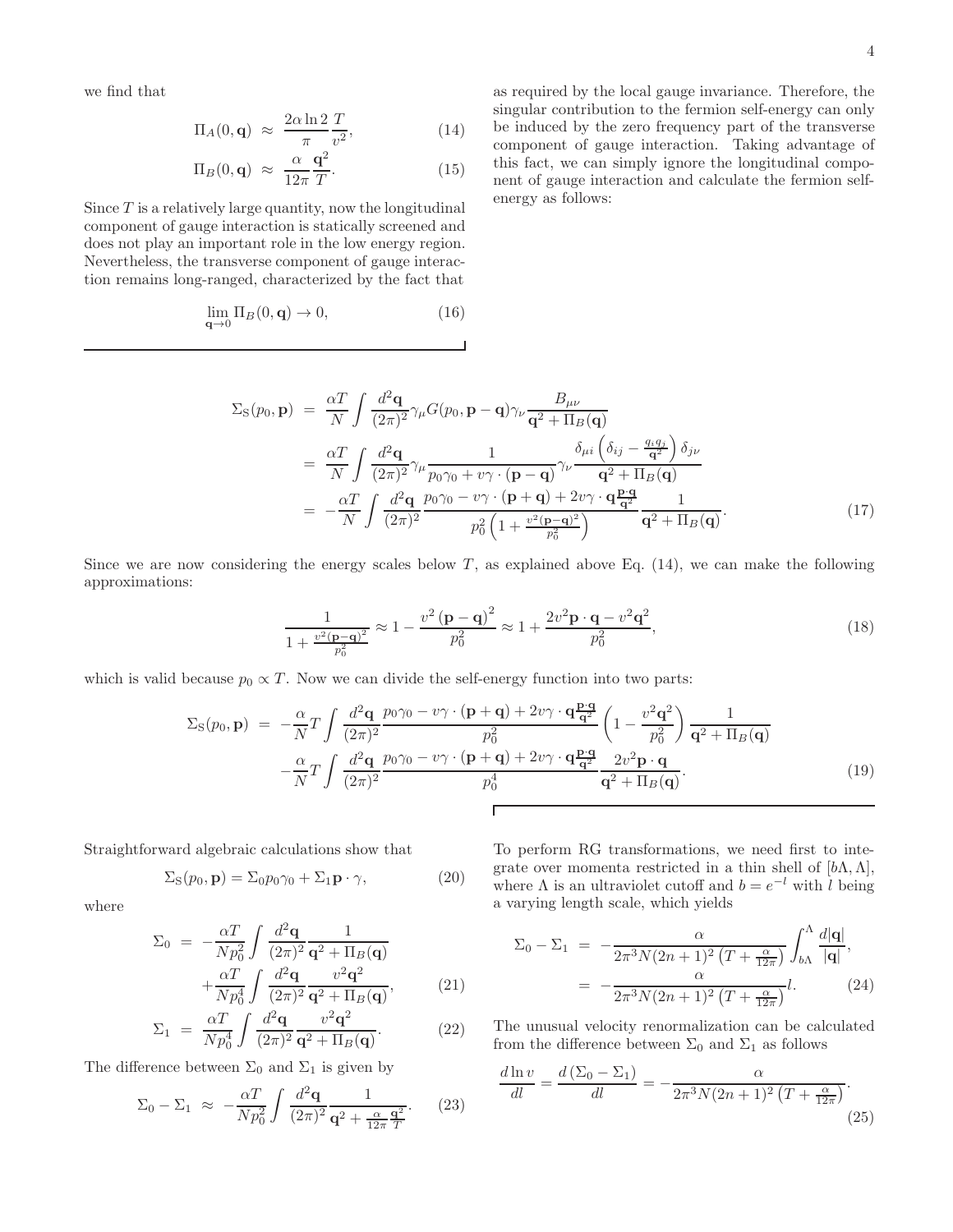Solving this equation leads to the renormalized fermion velocity. Based on the above calculations and analysis, we find that the velocity depends on energy, momenta, and temperature approximately as follows :

<span id="page-4-0"></span>
$$
v^{R}(p_0, \mathbf{p}, T) = \begin{cases} \left(\frac{|\mathbf{p}|}{T}\right)^{\eta_n} & |\mathbf{p}| < T, \\ 1 & |\mathbf{p}| > T. \end{cases}
$$
 (26)

The above expression shows that the originally constant velocity acquires an anomalous dimension  $\eta_n$ :

<span id="page-4-1"></span>
$$
\eta_n = \frac{\alpha}{2\pi^3 N (2n+1)^2 (T + \frac{\alpha}{12\pi})}.
$$
 (27)

in the low-energy region  $|\mathbf{p}| < T$ . Since  $\eta_n > 0$ , the renormalized velocity  $v^R(p_0, |{\bf p}|, T)$  vanishes in the limit  $|\mathbf{p}| \to 0$ , which then leads to an appropriate modification of the fermion dispersion. If we take the zero temperature limit  $T \to 0$ , the velocity is simply equal to unity, namely  $v \equiv 1$ , which is well expected since QED<sub>3</sub> respects the Lorentz invariance at zero temperature.

We now examine the impact of the velocity renormalization. Since the fermion dispersion is modified, it is reasonable to expect that many physical quantities will be influenced, qualitatively or quantitatively. From the recent research experience of graphene [\[48,](#page-6-29) [53,](#page-7-0) [56,](#page-7-1) [64,](#page-7-6) [65](#page-7-7)] and high- $T_c$  superconductors [\[22](#page-6-26), [49,](#page-6-32) [60,](#page-7-4) [62](#page-7-8), [63](#page-7-5)], we know that unusual fermion velocity renormalization can lead to significant changes of the spectral and thermodynamic properties of massless Dirac fermions. It also strongly alters the critical interaction strength for dynamical chiral symmetry breaking in graphene [\[64](#page-7-6)]. Here, we consider one particular quantity, namely the fermion specific heat, and leave the effects of velocity renormalization on other physical properties to future work.

For a (2+1)-dimensional non-interacting Dirac fermion system, the specific heat is known to be proportional to  $T<sup>2</sup>$ . In the following, we examine the influence of renormalized, T -dependent fermion velocity on the specific heat. For simplicity, we first take the zero-energy limit, and thus have  $v^R \equiv v^R(p_0 = 0, |\mathbf{p}|, T)$ . In this limit, the corresponding free energy is given by

$$
F(T) = -\frac{2NT}{\pi} \left[ \int_0^T dk k \ln \left( 1 + e^{-\left(\frac{k}{T}\right)^{\eta_0 + 1}} \right) \right.
$$
  
 
$$
+ \int_T^{+\infty} dk k \ln \left( 1 + e^{-\frac{k}{T}} \right) \right]
$$
  
= 
$$
-\frac{2NT^3}{\pi} \left[ \int_0^1 dx x \ln \left( 1 + e^{-x^{\eta_0 + 1}} \right) \right.
$$
  
+ 
$$
\int_1^{+\infty} dx x \ln \left( 1 + e^{-x} \right) \right],
$$
 (28)

At  $T \ll \alpha$ , the anomalous dimension  $\eta_0$  becomes Tindependent, i.e.,  $\eta_0 \rightarrow \frac{6}{N\pi^2}$ , hence the corresponding specific heat is  $C_V = -T \frac{\partial^2 F}{\partial T^2} \propto T^2$ . To compute the free energy with higher accuracy, we need to include the dependence of anomalous dimension on both  $p_0$  and T. At

finite  $T$ , the energy  $p_0$  takes a series of discrete values, which makes it difficult to do analytic calculations. We therefore define the following mean value of the renormalized fermion velocity  $\overline{v}_F^R(\mathbf{p}) = \left(\frac{|\mathbf{p}|}{T}\right)^{\overline{\eta}}$ , where  $\overline{\eta}$  is obtained by performing an average over all the frequencies:

$$
\bar{\eta} = \frac{\sum_{n=-\infty}^{+\infty} \eta_n \frac{1}{(2n+1)^2}}{\sum_{n=-\infty}^{\infty} \frac{1}{(2n+1)^2}} \n= \frac{1}{2N\pi} \frac{\alpha}{\pi^2 (T + \frac{2\alpha}{3\pi})} \frac{\sum_{n=-\infty}^{+\infty} \frac{1}{(2n+1)^4}}{\sum_{n=-\infty}^{\infty} \frac{1}{(2n+1)^2}} \n= \frac{1}{24N\pi} \frac{\alpha}{(T + \frac{\alpha}{12\pi})}.
$$
\n(29)

Using the above expressions, we obtain the following averaged free energy

$$
F_{\text{avr}}(T) = -\frac{2NT^3}{\pi} \left[ \int_0^1 dx x \ln \left( 1 + e^{-x^{\bar{\eta}+1}} \right) + \int_1^{+\infty} dx x \ln \left( 1 + e^{-x} \right) \right]. \tag{30}
$$

Both analytical and numerical calculations show that the corresponding specific heat  $C_V(T)$  is still proportional to  $T<sup>2</sup>$  in the low temperature regime, but its coefficient is strongly altered by the anomalous dimension.

We now remark on the issue of gauge invariance. In a quantum gauge field theory, it is of paramount importance to obtain a gauge-independent quantity, which, however, is a highly nontrivial task. The studies of  $\text{QED}_3$ have also been suffering from this problem for three decades. In Ref. [\[3\]](#page-6-16), Appelquist et al. utilized the Landau gauge to construct DSE for dynamical fermion mass and found a finite critical fermion flavor  $N_c = \frac{32}{\pi^2}$  to the lowest order of  $1/N$  expansion. Subsequent work of Nash [\[4\]](#page-6-17) included the impact of the next-to-leading order correction and claimed to obtain a gauge-independent critical flavor  $N_c = \frac{4}{3} \frac{32}{\pi^2}$ . More recently, Fischer *et al.* [\[10](#page-6-18)] studied DCSB by analyzing the self-consistently coupled DSEs of fermion and gauge boson propagators. An ansatz for the vertex correction was introduced in Ref. [\[10](#page-6-18)] to fulfill the Ward-Green-Takahashi identity. In the Landau gauge, they found the critical flavor  $N_c \approx 4$ , which is close to the value of Appelquist et al. [\[3](#page-6-16)]. However, after comparing the results obtained in various gauges, they showed that the conclusion is apparently not gauge invariant. Certainly, one would obtain a gauge independent conclusion if the full DSEs were solved without making any approximations. This is practically not possible and it is always necessary to truncate the complicated DSEs in some proper way. How to truncate the DSEs in a correct way so as to get gauge invariant results is still an open question [\[11](#page-6-3)[–14\]](#page-6-33). The same problem is encountered in the application of  $QED_3$  [\[24,](#page-6-34) [25](#page-6-22), [66](#page-7-9)[–71](#page-7-10)] to interpret some interesting experimental facts of cuprate superconductors [\[72](#page-7-11)[–74\]](#page-7-12). In this case, it remains unclear how to obtain a gauge independent propagator for the massless Dirac fermions [\[69](#page-7-13)[–71\]](#page-7-10).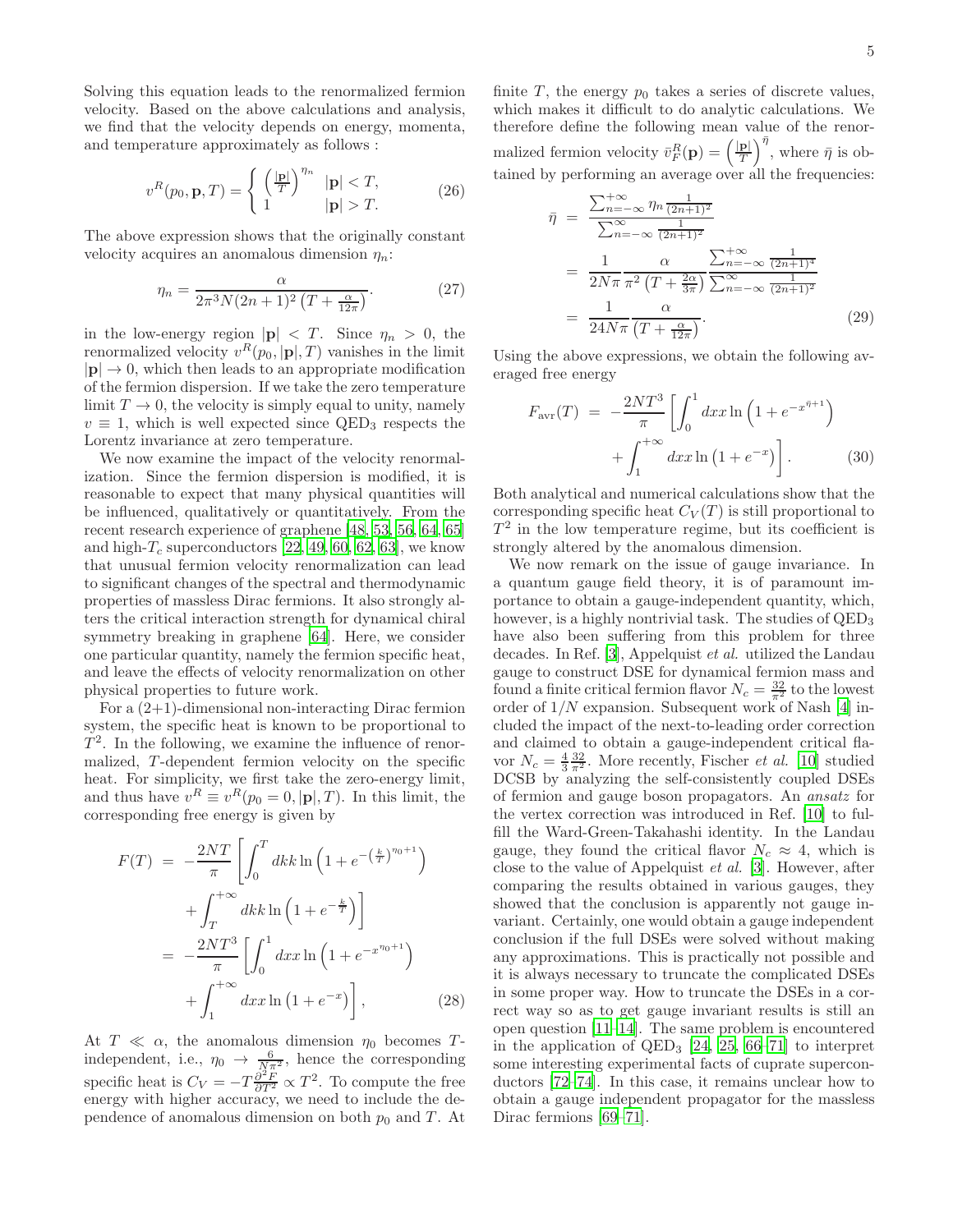In the above discussions, we have used the Landau gauge, which is widely used in the studies of  $QED<sub>3</sub>$  and expected to be the most reliable gauge [\[11,](#page-6-3) [13,](#page-6-35) [14\]](#page-6-33). If we include an arbitrary gauge parameter  $\xi$ , the effective gauge boson propagator becomes

$$
\Delta_{\mu\nu}(q_0, \mathbf{q}) = \frac{A_{\mu\nu}}{q_0^2 + \mathbf{q}^2 + \Pi_A(q_0, \mathbf{q})} + \frac{B_{\mu\nu}}{q_0^2 + \mathbf{q}^2 + \Pi_B(q_0, \mathbf{q})} + \xi \frac{q_\mu q_\nu}{q^4}.
$$
 (31)

After analogous RG calculations, we find that the anomalous dimension receives an additional term:

$$
\eta_n' = \eta_n + \eta_\xi,\tag{32}
$$

where

$$
\eta_{\xi} = \frac{e^2 \xi}{2\pi (2n+1)^2 T}.
$$
\n(33)

It appears that the anomalous dimension and thus the renormalized velocity depends on the gauge parameter ξ. We expect this gauge dependence can be removed if higher order corrections could be properly incorporated. Technically, computing higher order corrections to fermion self-energy in finite- $T$  QED<sub>3</sub> is much harder than zero- $T$  QED<sub>3</sub> since the summation over discrete frequency and integration of momenta have to be performed separately.

Though being gauge dependent, we still believe that our RG results are qualitatively correct. To gain a better understanding of the essence of singular velocity renormalization and the appearance of anomalous dimension, we now make a comparison between a number of physically similar systems. The first example is zero- $T$  QED<sub>3</sub> at a finite chemical potential  $\mu$ , which induces a finite Fermi surface of Dirac fermions. The Fermi surface explicitly breaks the Lorentz invariance and also leads to static screening of the longitudinal component of gauge interaction. The transverse component of gauge interaction is still long ranged and thus is able to generate singular velocity renormalization. It was previously shown in Ref. [\[75](#page-7-14)] that the velocity behaves like  $v^R \propto (\frac{k}{\mu})^{\eta}$ , where  $\eta$  is a finite number. The second example is graphene in which massless Dirac fermions emerge as low-energy excitations. The long Coulomb interaction also breaks Lorentz invariance explicitly, and is unscreened due to the vanishing of of zero-energy density of states. In this case, the fermion velocity is singularly renormalized and increases indefinitely as the energy is lowering [\[54](#page-7-15)[–56](#page-7-1)]. As aforementioned, analogous velocity renormalization takes place in the effective  $QED_3$  theory of high- $T_c$  cuprate superconductors [\[20,](#page-6-6) [22,](#page-6-26) [23](#page-6-21)] and also at a nematic quantum critical points [\[60](#page-7-4)[–63](#page-7-5)] which are also resulting from the breaking of Lorentz invariance. We can extract a generic principle from all these examples that the long-range interaction always leads to singular fermion velocity renormalization once the Lorentz invariance is broken. It is

known that the Lorentz invariance is broken at finite T in QED<sup>3</sup> [\[39](#page-6-24)[–41](#page-6-36)]. According to this principle, the fermion velocity has to be singularly renormalized. Therefore, our RG results for the renormalized velocity and the anomalous dimension should be qualitatively reliable, though quantitatively not precise due to the gauge dependence.

Recently, three-dimensional (3D) Dirac semimetal state was observed at the quantum critical point between a bulk topological insulator and a trivial band insulator [\[76\]](#page-7-16). Experiments also confirmed that Na3Bi [\[77\]](#page-7-17) and  $Cd<sub>3</sub>As<sub>2</sub>$  [\[78\]](#page-7-18) are 3D Dirac semimetals in which the massless Dirac fermions are stable due to the protection of crystal symmetry. Isobe and Nagaosa [\[79](#page-7-19), [80\]](#page-7-20) showed that in the presence of an electromagnetic field, the velocity of Dirac fermions does not receive singular renormalization but flows to some finite value in the lowest energy limit, which is a consequence of the emergence of Lorentz invariance. However, if a finite chemical potential is induced in 3D Dirac semimetals by doping, the longitudinal component of electromagnetic field will be screened. However, the transverse component of electromagnetic field is not screened and is able to result in singular renormalization of fermion velocity. Therefore, the doped 3D Dirac semimetals placed in an electromagnetic field provides an ideal platform for measuring singular fermion velocity renormalization.

We next would like to connect our analysis to the issue of infrared divergence. In the ordinary calculations based on perturbation expansion or non-perturbative DSEs of fermion self-energy, the lower limit of momenta is zero. At finite  $T$ , there is an infrared divergence in the fermion self-energy induced by the zero frequency part of the transverse component of gauge interaction [\[40,](#page-6-37) [45,](#page-6-25) [81\]](#page-7-21). As pointed out by Lo and Swanson [\[81\]](#page-7-21), this divergence has not been seriously considered in the previous studies, where this problem is usually bypassed by completely ignoring the transverse component of gauge interaction. They showed [\[14](#page-6-33)] that this infrared divergence is endemic in finite- $T$  QED<sub>3</sub> and proposed to remove it by choosing a proper T -dependent gauge parameter. This strategy is essentially equivalent to dropping the zero frequency part of the transverse component of gauge interaction but retaining the non-zero frequencies. In the modern RG theory [\[82](#page-7-22)], one needs to integrate over field operators defined in a thin momentum shell  $(b\Lambda, \Lambda)$ . After performing RG manipulations, there will be a singular renormalization for some quantities, such as fermion velocity, caused by the long-range interaction. This singular renormalization should have important influence on the infrared behaviors of QED3. It would be interesting and also challenging to study whether the infrared divergence appearing in the DSE of dynamical fermion mass [\[40,](#page-6-37) [45,](#page-6-25) [81\]](#page-7-21) can be eliminated by taking into account the influence of singular velocity renormalization.

In summary, we have studied the renormalization of Dirac fermion velocity in  $QED<sub>3</sub>$  at finite temperatures by means of RG method. We first demonstrate that the velocity renormalization is a consequence of the explicit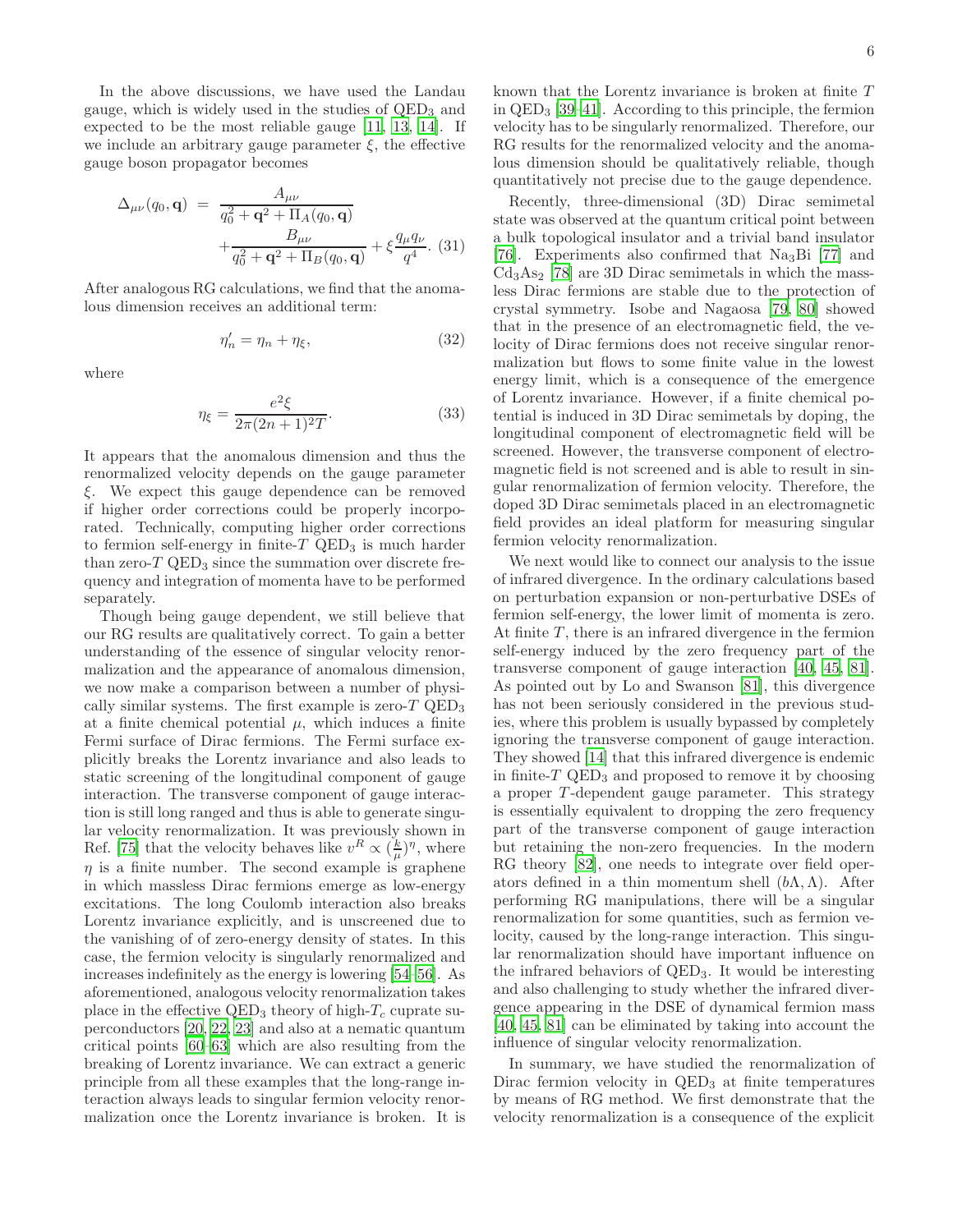breaking of Lorentz invariance due to thermal fluctuations. We then obtain the renormalized fermion velocity as a function of energy, momentum, and temperature, as shown in [\(26\)](#page-4-0) and [\(27\)](#page-4-1). We have also computed the specific heat after taking into account the velocity renormalization. It would be interesting to further study its impacts on DCSB [\[39](#page-6-24), [45\]](#page-6-25) and non-Fermi liquid behaviors [\[46,](#page-6-27) [47\]](#page-6-28) in the future. Moreover, we emphasize that the velocity renormalization can be testified by realistic experiments. Actually, recent experiments have already extracted the detailed momentum dependence of renor-

- <span id="page-6-0"></span>[1] R. D. Pisarski, Phys. Rev. D **29**, 2423 (1984).
- <span id="page-6-2"></span>[2] T. W. Appelquist, M. Bowick, D. Karabali, and L. C. R. Wijewardhana, Phys. Rev. D 33, 3704 (1986).
- <span id="page-6-16"></span>[3] T. Appelquist, D. Nash, and L. C. R. Wijewardhana, Phys. Rev. Lett. 60, 2575 (1988).
- <span id="page-6-17"></span>[4] D. Nash, Phys. Rev. Lett. **62**, 3024 (1989).
- [5] D. Atkinson, P. W. Johnson, and P. Maris, Phys. Rev. D 42, 602 (1990).
- [6] D. C. Curtis and M. R. Pennington, Phys. Rev. D 42, 4165 (1990).
- [7] M. R. Pennington and D. Walsh, Phys. Lett. B 253, 246 (1991).
- [8] D. C. Curtis, M. R. Pennington, and D. Walsh, Phys. Letts. B 295, 313 (1992).
- [9] P. Maris, Phys. Rev. D 54, 4049 (1996).
- <span id="page-6-18"></span>[10] C. S. Fischer, R. Alkofer, T. Dahm, and P. Maris, Phys. Rev. D 70, 073007 (2004).
- <span id="page-6-3"></span>[11] A. Bashir, A. Raya, I. C. Cloët, and C. D. Roberts, Phys. Rev. C 78, 055201 (2008).
- [12] A. Bashir, A. Raya, S. Sánchez-Madrigal, and C. D. Roberts, Few-Body Systems 46, 229 (2009).
- <span id="page-6-35"></span>[13] T. Goecke, C. S. Fischer, and R. Williams, Phys. Rev. B 79, 064513 (2009).
- <span id="page-6-33"></span>[14] P. M. Lo and E. S. Swanson, Phys. Rev. D 83, 065006  $(2011).$
- [15] J. Braun, H. Gies, L. Janssen, and D. Roscher, Phys. Rev. D 90, 036002 (2014).
- <span id="page-6-19"></span>[16] C. D. Roberts and A. G. Williams, Prog. Part. Nucl. Phys. 33, 477 (1994).
- <span id="page-6-1"></span>[17] T. Appelquist and L. C. R. Wijewardhana, [arXiv:hep-ph/0403250v](http://arxiv.org/abs/hep-ph/0403250)4.
- <span id="page-6-4"></span>[18] C. J. Burden, J. Praschifka, and C. D. Roberts, Phys. Rev. D 46, 2695 (1992).
- <span id="page-6-5"></span>[19] P. Maris, Phys. Rev. D **52**, 6087 (1995).
- <span id="page-6-6"></span>[20] P. A. Lee, N. Nagaosa, and X.-G. Wen, Rev. Mod. Phys. 78, 17 (2006).
- <span id="page-6-20"></span>[21] I. Affleck and J. B. Marston, Phys. Rev. B  $37, 3774(R)$ (1988); L. B. Ioffe and A. I. Larkin, Phys. Rev. B 39, 8988 (1989).
- <span id="page-6-26"></span>[22] D. H. Kim, P. A. Lee, and X.-G. Wen, Phys. Rev. Lett. 79, 2109 (1997).
- <span id="page-6-21"></span>[23] D. H. Kim and P. A. Lee, Ann. Phys. (NY) 272, 130 (1999).
- <span id="page-6-34"></span>[24] W. Rantner and X.-G. Wen, Phys. Rev. Lett. 86, 3871 (2001); Phys. Rev. B 66, 144501 (2002).
- <span id="page-6-22"></span>[25] M. Franz and Z. Tešanović, Phys. Rev. Lett.  $87, 257003$  $(2001)$ ; M. Franz, Z. Tešanović, and O. Vafek, Phys. Rev.

malized fermion velocity (caused by long-range Coulomb interaction between Dirac fermions) in graphene [\[57](#page-7-2)[–59\]](#page-7-3). Since  $QED<sub>3</sub>$  is widely believed to be the effective field theory of a number of condensed matter systems [\[20](#page-6-6)[–38\]](#page-6-15), it would be possible to probe the predicted unusual velocity renormalization in certain angle resolved photoemission spectroscopy experiments [\[59\]](#page-7-3).

We acknowledge financial support by the National Natural Science Foundation of China under Grants No.11504379, No.11574285, and No.U1532267.

B 66, 054535 (2002).

- [26] I. F. Herbut, Phys. Rev. Lett. 88, 047006 (2002); Phys. Rev. B 66, 094504 (2002).
- <span id="page-6-23"></span>[27] G. Z. Liu and G. Cheng, Phys. Rev. B  $66$ ,  $100505(R)$ (2002).
- <span id="page-6-7"></span>[28] G.-Z. Liu and G. Cheng, Phys. Rev. D 67, 065010 (2003).
- <span id="page-6-8"></span>[29] Y. Ran, M. Hermele, P. A. Lee, and X.-G. Wen, Phys. Rev. Lett. 98, 117205 (2007).
- <span id="page-6-9"></span>[30] M. Hermele, Y. Ran, P. A. Lee, and X.-G. Wen, Phys. Rev. B 77, 224413 (2008).
- <span id="page-6-10"></span>[31] S. G. Sharapov, V. P. Gusynin, and H. Bech, Phys. Rev. B 69, 075104 (2004).
- [32] V. P. Gusynin, S. G. Sharapov, and J. P. Carbotte, Int. J. Mod. Phys. B 21, 4611 (2007).
- <span id="page-6-11"></span>[33] A. Raya and E. D. Reyes, J. Phys. A: Math. Theor. 41, 355401 (2008).
- <span id="page-6-12"></span>[34] I. R. Klebanov, S. S. Pufu, S. Sachdev, and B. R. Safdi, J. High Energy Phys. 5, 036 (2012).
- <span id="page-6-13"></span>[35] Y.-M. Lu and D.-H. Lee. Phys. Rev. B 89, 195143 (2014).
- <span id="page-6-14"></span>[36] M. A. Metlitski and A. Vishwanath, [arXiv:1505.05142v](http://arxiv.org/abs/1505.05142)1.
- [37] C. Wang and T. Senthil, Phys. Rev. X 5, 041031 (2015).
- <span id="page-6-15"></span>[38] D. F. Mross, J. Alicea, and O. Motrunich, [arXiv:1510.08455v](http://arxiv.org/abs/1510.08455)1.
- <span id="page-6-24"></span>[39] N. Dorey and N. E. Mavromatos, Nucl. Phys. B 386, 614 (1992).
- <span id="page-6-37"></span>[40] D. J. Lee, Phys. Rev. D 58, 105012 (1998).
- <span id="page-6-36"></span>[41] G. T. Triantaphyllou, Phys. Rev. D **58**, 065006 (1998); G. T. Triantaphyllou, J. High Energy Phys. 03 (1999) 020.
- [42] H.-T. Feng, Y.-Q. Zhou, P.-L. Yin, and H.-S. Zong, Phys. Rev. D 88, 125022 (2013).
- [43] H.-T. Feng, J.-F. Li, Y.-M. Shi, and H.-S. Zong, Phys. Rev. D 90, 065005 (2014).
- [44] P. M. Lo and E. S. Swanson, Phys. Rev. D 89, 025015 (2014).
- <span id="page-6-25"></span>[45] J.-R. Wang, G.-Z. Liu, and C.-J. Zhang, Phys. Rev. D 91, 045006 (2015) and refereces therein.
- <span id="page-6-27"></span>[46] J.-R. Wang and G.-Z. Liu, Nucl. Phys. B 832, 441 (2010).
- <span id="page-6-28"></span>[47] J.-R. Wang and G.-Z. Liu, Phys. Rev. B 82, 075133  $(2010).$
- <span id="page-6-29"></span>[48] O. Vafek, Phys. Rev. Lett. **98**, 216401 (2007).
- <span id="page-6-32"></span>[49] C. Xu, Y. Qi, and S. Sachdev, Phys. Rev. B 78, 134507 (2008).
- [50] J. Wang and G.-Z. Liu, Phys. Rev. D 85, 105010 (2012).
- <span id="page-6-30"></span>[51] G.-Z. Liu, J.-R. Wang, and C.-J. Zhang, New J. Phys. 18, 073023 (2016).
- <span id="page-6-31"></span>[52] L. Fritz and S. Sachdev, Phys. Rev. B 80, 144503 (2009).